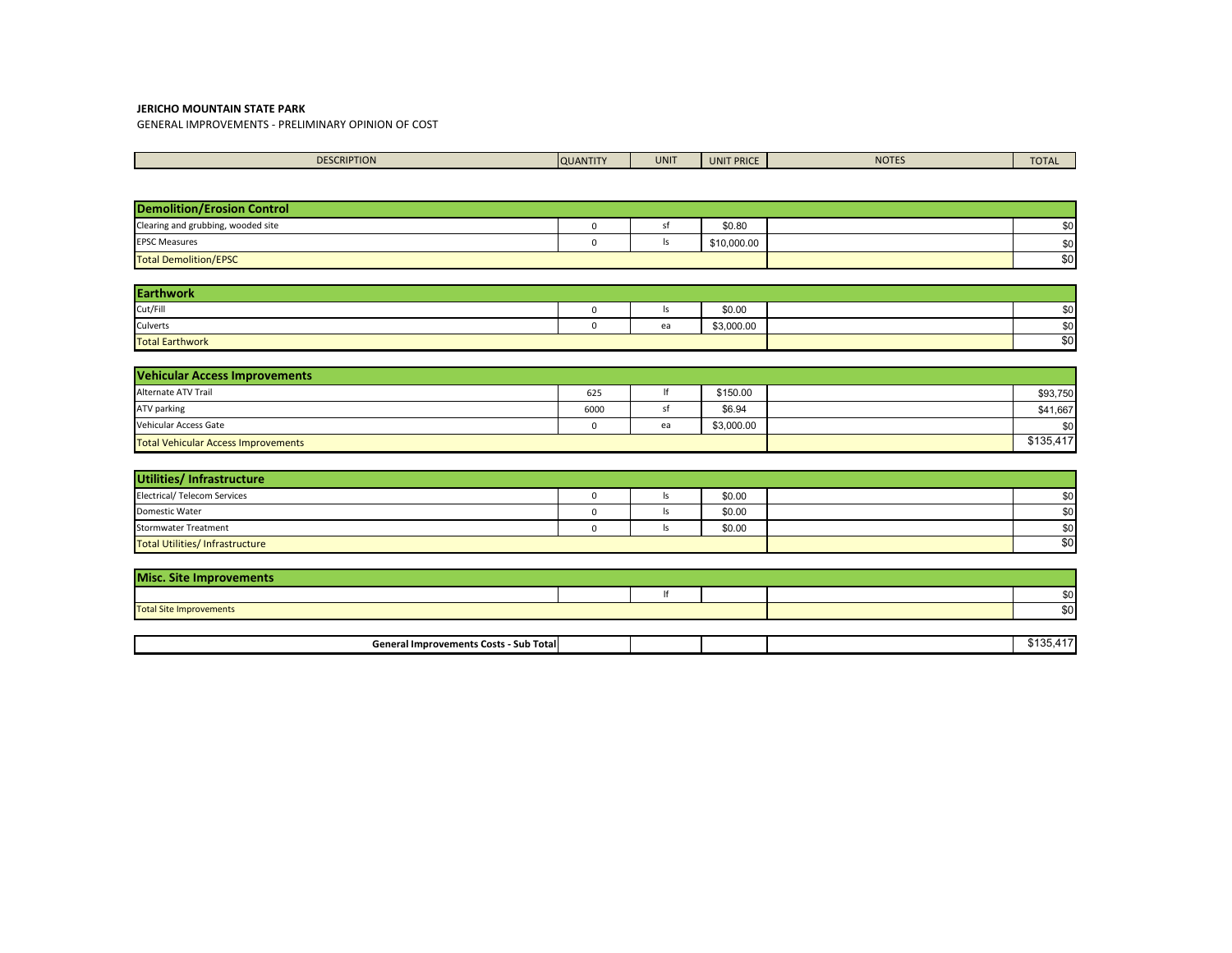EXISTING CAMPGROUND - PRELIMINARY OPINION OF COST

| <b>DESCRIPTION</b>                         | <b>QUANTITY</b>     | <b>UNIT</b>   | <b>UNIT PRICE</b> | <b>NOTES</b> | <b>TOTAL</b> |  |  |  |
|--------------------------------------------|---------------------|---------------|-------------------|--------------|--------------|--|--|--|
|                                            |                     |               |                   |              |              |  |  |  |
| <b>Demolition/Erosion Control</b>          |                     |               |                   |              |              |  |  |  |
| Clearing and grubbing, wooded site         | $\mathsf{O}\xspace$ | sf            | \$0.80            |              | \$0          |  |  |  |
| Decommission Ex. Campsite                  | $\pmb{0}$           | ea            | \$2,000.00        |              | \$0          |  |  |  |
| <b>EPSC Measures</b>                       | $\mathbf 0$         | $\vert$ s     | \$5,000.00        |              | \$0          |  |  |  |
| <b>Total Demolition/EPSC</b>               |                     |               |                   |              | \$0          |  |  |  |
|                                            |                     |               |                   |              |              |  |  |  |
| <b>Earthwork</b>                           |                     |               |                   |              |              |  |  |  |
| Cut/Fill                                   | $\mathsf 0$         | Is            | \$0.00            |              | \$0          |  |  |  |
| Culverts                                   | $\pmb{0}$           | ea            | \$3,000.00        |              | \$0          |  |  |  |
| <b>Total Earthwork</b>                     |                     |               |                   |              | \$0          |  |  |  |
|                                            |                     |               |                   |              |              |  |  |  |
| <b>Vehicular Access Improvements</b>       |                     |               |                   |              |              |  |  |  |
| Campground Road (2-way, gravel)            | $\mathsf 0$         | $\sf lf$      | \$0.00            |              | \$0          |  |  |  |
| Campground Road (1-way, gravel)            | $\mathbf 0$         | If            | \$0.00            |              | \$0          |  |  |  |
| Asphalt Road (Sanitary Dump Station)       | $\mathbf 0$         | $ f\>$        | \$0.00            |              | \$0          |  |  |  |
| Parking Area (gravel)                      | $\mathsf{O}\xspace$ | ea            | \$0.00            |              | \$0          |  |  |  |
| Vehicular Access Gate                      | $\mathsf 0$         | ea            | \$3,000.00        |              | \$0<br>\$0   |  |  |  |
| <b>Total Vehicular Access Improvements</b> |                     |               |                   |              |              |  |  |  |
|                                            |                     |               |                   |              |              |  |  |  |
| <b>Utilities/Infrastructure</b>            |                     |               |                   |              |              |  |  |  |
| <b>Electrical/ Telecom Services</b>        | $\mathbf{1}$        | Is            | \$41,110.00       |              | \$41,110     |  |  |  |
| Domestic Water                             | $\mathsf 0$         | $\mathsf{ls}$ | \$0.00            |              | \$0          |  |  |  |
| <b>Water Spigots</b>                       | $\mathbf 0$         | ea            | \$0.00            |              | \$0          |  |  |  |
| Septic Tank + Leach fields                 | $\mathsf 0$         | $\mathsf{ls}$ | \$0.00            |              | \$0          |  |  |  |
| <b>Stormwater Treatment</b>                | $\mathsf 0$         | $\mathsf{ls}$ | \$0.00            |              | \$0          |  |  |  |
| <b>Total Utilities/Infrastructure</b>      |                     |               |                   |              | \$41,110     |  |  |  |
|                                            |                     |               |                   |              |              |  |  |  |
| <b>Campsite Improvements</b>               |                     |               |                   |              |              |  |  |  |
| <b>New Standard Sites</b>                  | 3                   | ea            | \$4,500.00        |              | \$13,500     |  |  |  |
| New Shelter Site (Single)                  | $\overline{2}$      | ea            | \$42,900.00       |              | \$85,800     |  |  |  |
| New Shelter Site (Double)                  | $\mathbf{1}$        | ea            | \$83,550.00       |              | \$83,550     |  |  |  |
| <b>Total Campsite Improvements</b>         |                     |               |                   |              | \$182,850    |  |  |  |
|                                            |                     |               |                   |              |              |  |  |  |
| <b>Misc. Building Improvements</b>         |                     |               |                   |              |              |  |  |  |
|                                            | $\mathsf 0$         | ea            | \$120.00          |              | \$0          |  |  |  |
|                                            | $\mathsf 0$         | ea            | \$200.00          |              | \$0          |  |  |  |
| <b>Total Misc. Building Improvements</b>   |                     |               |                   |              | \$0          |  |  |  |
|                                            |                     |               |                   |              |              |  |  |  |
| <b>Misc. Site Improvements</b>             |                     |               |                   |              |              |  |  |  |
| 5' wide Accessible Path                    | 50                  | If            | \$65.00           |              | \$3,250      |  |  |  |
| <b>Total Site Improvements</b>             |                     |               |                   |              | \$3,250      |  |  |  |

| Totall<br>Cost<br>amperounc<br>$-$ victin $\sigma$<br>- Sub |  |  | $\tilde{\phantom{a}}$ |
|-------------------------------------------------------------|--|--|-----------------------|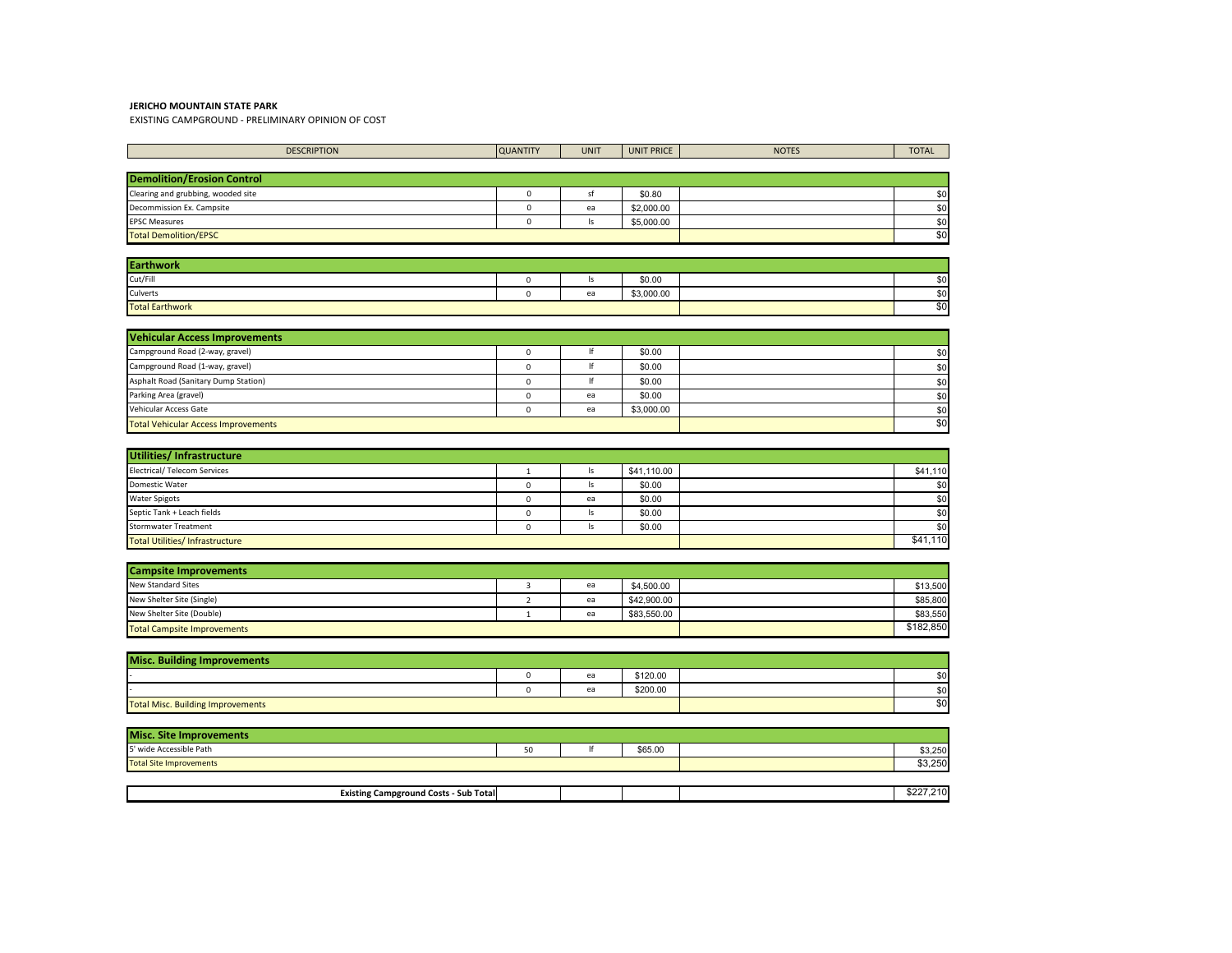Total Site Improvements

JERICHO BROOK CAMPGROUND - PRELIMINARY OPINION OF COST

| <b>DESCRIPTION</b>                              | <b>QUANTITY</b> | <b>UNIT</b>                       | <b>UNIT PRICE</b> | <b>NOTES</b> | <b>TOTAL</b> |
|-------------------------------------------------|-----------------|-----------------------------------|-------------------|--------------|--------------|
|                                                 |                 |                                   |                   |              |              |
| <b>Demolition/Erosion Control</b>               |                 |                                   |                   |              |              |
| Clearing and grubbing, wooded site - roads only | 4               | acre                              | \$15,000.00       |              | \$53,364     |
|                                                 | $\mathbf 0$     | allow                             | \$15,000.00       |              | \$0          |
| Demo existing structures                        | $\mathsf{o}\,$  | sf                                | \$0.80            |              | \$0          |
| <b>EPSC Measures</b>                            | $\mathbf{1}$    | Is                                | \$10,000.00       |              | \$10,000     |
| <b>Total Demolition/EPSC</b>                    |                 |                                   |                   |              | \$63,364     |
| <b>Earthwork</b>                                |                 |                                   |                   |              |              |
| Cut/Fill - for JBA terracing                    | 14000           | cy                                | \$18.00           |              | \$252,000    |
| Culverts                                        | 300             | lf                                | \$100.00          |              | \$30,000     |
| <b>Total Earthwork</b>                          |                 |                                   |                   |              | \$282,000    |
|                                                 |                 |                                   |                   |              |              |
| <b>Vehicular Access Improvements</b>            |                 |                                   |                   |              |              |
| Campground Road (2-way, gravel)                 | 1091            | If                                | \$206.30          |              | \$225,069    |
| Campground Road (1-way, gravel)                 | 3555            | $\ensuremath{\mathsf{If}}\xspace$ | \$118.33          |              | \$420,675    |
| Asphalt Road (Sanitary Dump Station)            | 60              | If                                | \$266.50          |              | \$15,990     |
| Parking Area (gravel)                           | 4680            | sf                                | \$6.94            |              | \$32,500     |
| Vehicular Access Gate                           | $\mathbf{1}$    | ea                                | \$3,000.00        |              | \$3,000      |
| <b>Total Vehicular Access Improvements</b>      |                 |                                   |                   |              | \$697,234    |
|                                                 |                 |                                   |                   |              |              |
| Utilities/Infrastructure                        |                 |                                   |                   |              |              |
| <b>Electrical/ Telecom Services</b>             | $\mathbf{1}$    | Is                                | \$224,100.00      |              | \$224,100    |
| Domestic Water System                           | $\mathbf{1}$    | Is                                | \$451,750.00      |              | \$451,750    |
| Wastewater System                               | $\mathbf 1$     | $\mathsf{ls}$                     | \$534,760.00      |              | \$534,760    |
| Sanitary Dump Station                           | $\mathbf 1$     | $\mathsf{I}\mathsf{s}$            | \$10,000.00       |              | \$10,000     |
| Stormwater Treatment                            | 5               | ea                                | \$20,000.00       |              | \$100,000    |
| Water Spigot                                    | 3               | ea                                | \$1,500.00        |              | \$4,500      |
| <b>Total Utilities/Infrastructure</b>           |                 |                                   |                   |              | \$1,320,610  |
|                                                 |                 |                                   |                   |              |              |
| <b>Campsite Improvements</b>                    |                 |                                   |                   |              |              |
| <b>New Standard Sites</b>                       | 5               | ea                                | \$4,500.00        |              | \$22,500     |
| New Shelter Site                                | 5               | ea                                | \$42,900.00       |              | \$214,500    |
| New Premium w/s/e Site (Pull-Through)           | 9               | ea                                | \$13,925.00       |              | \$125,325    |
| New Premium w/s/e Site (Back-In)                | 23              | ea                                | \$13,225.00       |              | \$304,175    |
| <b>Total Campsite Improvements</b>              |                 |                                   |                   |              | \$666,500    |
|                                                 |                 |                                   |                   |              |              |
| <b>Misc. Building Improvements</b>              |                 |                                   |                   |              |              |
| New Firewood and Maintenance Building           | $\mathbf{1}$    | ea                                | \$240,000.00      |              | \$240,000    |
| New Pit Toilet                                  | $\overline{2}$  | ea                                | \$40,000.00       |              | \$80,000     |
| <b>Total Misc. Building Improvements</b>        |                 |                                   |                   |              | \$320,000    |
| <b>Misc. Site Improvements</b>                  |                 |                                   |                   |              |              |
| 5' wide Accessible Path                         | 1400            | If                                | \$65.00           |              | \$91,000     |
| Landscaping-Top Soil- 4" Deep                   | 900             | cy                                | \$70.00           |              | \$63,000     |
| Landscaping-Trees - Deciduous 3" cal.           | $12\,$          | ea                                | \$750.00          |              | \$9,000      |
| Community Fire Pit                              | $\mathbf 1$     | $\mathsf{ls}$                     | \$2,000.00        |              | \$2,000      |
| <b>Stone Dust Paving</b>                        | 2000            | sf                                | \$7.00            |              | \$14,000     |
| Stormwater plantings (seed)                     | 8750            | sf                                | \$0.75            |              | \$6,563      |
|                                                 |                 |                                   |                   |              |              |

| . Brook<br>leric<br>: Campground Costs - Sub Totall |  |  | . |
|-----------------------------------------------------|--|--|---|

Signage **each and the contract of the contract of the contract of the contract of the contract of the contract of the contract of the contract of the contract of the contract of the contract of the contract of the contract** 

8800 \$200.00 \$800 \$800 \$800 \$800 \$800 \$800 \$186,363 \$800 \$186,363 \$800 \$800 \$186,363 \$800 \$186,363 \$800 \$800 \$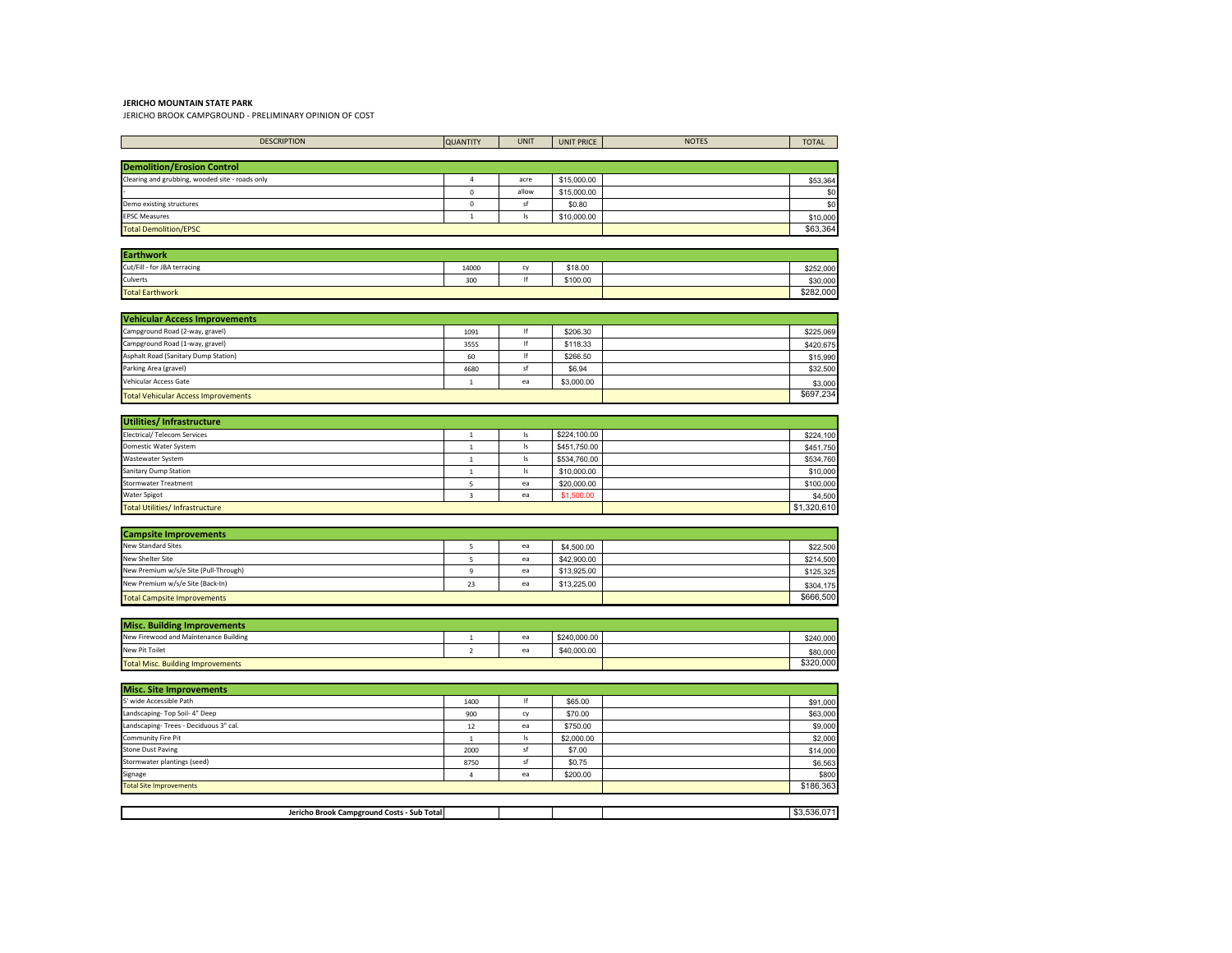CAMPSITETYPOLOGY COMPONENTS COST BREAKDOWN

| <b>DESCRIPTION</b>                                         | <b>QUANTITY</b> | <b>UNIT</b> | <b>UNIT PRICE</b> | <b>NOTES</b> | <b>TOTAL</b> |
|------------------------------------------------------------|-----------------|-------------|-------------------|--------------|--------------|
|                                                            |                 |             |                   |              |              |
| <b>Standard Site</b>                                       |                 |             |                   |              |              |
| Fire Ring                                                  | $\mathbf{1}$    | ea          | \$500.00          |              | \$500        |
| Picnic Table                                               | $\,$ 1 $\,$     | ea          | \$800.00          |              | \$800        |
| Site Grading                                               | 2000            | sf          | \$0.75            |              | \$1,500      |
| <b>Clearing and Grubbing</b>                               | 2000            | sf          | \$0.75            |              | \$1,500      |
| <b>Site Marker</b>                                         | $\mathbf{1}$    | ea          | \$200.00          |              | \$200        |
| <b>Total Standard Site</b>                                 |                 |             |                   |              | \$4,500      |
|                                                            |                 |             |                   |              |              |
| <b>Standard Site with Platform</b>                         |                 |             |                   |              |              |
| ire Ring                                                   | $\,$ 1          | ea          | \$500.00          |              | \$500        |
| Picnic Table                                               |                 | ea          | \$800.00          |              | \$800        |
|                                                            | $\,$ 1          |             |                   |              |              |
| <b>Site Grading</b>                                        | 2000            | sf<br>sf    | \$0.75            |              | \$1,500      |
| <b>Clearing and Grubbing</b>                               | 2000            |             | \$0.75            |              | \$1,500      |
| <b>Site Marker</b>                                         | $\,$ 1          | ea          | \$200.00          |              | \$200        |
| Platform                                                   | $\,$ 1          | ea          | \$3,000.00        |              | \$3,000      |
| <b>Total Standard Site with Platform</b>                   |                 |             |                   |              | \$7,500      |
|                                                            |                 |             |                   |              |              |
| <b>Standard Site (Remote)</b>                              |                 |             |                   |              |              |
| Fire Ring                                                  | $\,$ 1 $\,$     | ea          | \$500.00          |              | \$500        |
| Picnic Table                                               | $\,$ 1          | ea          | \$800.00          |              | \$800        |
| <b>Site Grading</b>                                        |                 | sf          | \$0.75            |              | \$0          |
| <b>Clearing and Grubbing</b>                               |                 | sf          | \$0.75            |              | \$0          |
| Site Marker                                                | $\,$ 1 $\,$     | ea          | \$200.00          |              | \$200        |
| <b>Total Standard Site (Remote)</b>                        |                 |             |                   |              | \$1,500      |
|                                                            |                 |             |                   |              |              |
|                                                            |                 |             |                   |              |              |
| <b>Group Site</b><br>Fire Ring                             |                 | ea          |                   |              |              |
|                                                            | $\overline{1}$  |             | \$500.00          |              | \$500        |
| Picnic Table                                               | $\,$ 1          | ea          | \$800.00          |              | \$800        |
| Site Grading                                               | 3500            | sf          | \$0.75            |              | \$2,625      |
| <b>Clearing and Grubbing</b>                               | 3500            | sf          | \$0.75            |              | \$2,625      |
| Site Marker                                                | $\,$ 1 $\,$     | ea          | \$200.00          |              | \$200        |
| Platform                                                   | $\,$ 1 $\,$     | ea          | \$3,000.00        |              | \$3,000      |
| <b>Total Group Site</b>                                    |                 |             |                   |              | \$9,750      |
|                                                            |                 |             |                   |              |              |
| <b>Shelter Site (Single)</b>                               |                 |             |                   |              |              |
| Fire Ring                                                  | $\,$ 1          | ea          | \$500.00          |              | \$500        |
| Picnic Table                                               | $\,$ 1 $\,$     | ea          | \$800.00          |              | \$800        |
| Site Grading                                               | 2000            | sf          | \$0.75            |              | \$1,500      |
|                                                            |                 |             |                   |              |              |
| <b>Clearing and Grubbing</b><br>Site Marker                | 2000            | sf          | \$0.75            |              | \$1,500      |
|                                                            | $\,$ 1 $\,$     | ea          | \$200.00          |              | \$200        |
| Shelter                                                    | $\,$ 1 $\,$     | ea          | \$38,400.00       |              | \$38,400     |
| <b>Total Shelter Site (Single)</b>                         |                 |             |                   |              | \$42,900     |
|                                                            |                 |             |                   |              |              |
| <b>Shelter Site (Double)</b>                               |                 |             |                   |              |              |
| Fire Ring                                                  | $\mathbf{1}$    | ea          | \$500.00          |              | \$500        |
| Picnic Table                                               | $\,$ 1          | ea          | \$800.00          |              | \$800        |
| site Grading                                               | 3500            | sf          | \$0.75            |              | \$2,625      |
| <b>Clearing and Grubbing</b>                               | 3500            | sf          | \$0.75            |              | \$2,625      |
| Site Marker                                                | $\,$ 1 $\,$     | ea          | \$200.00          |              | \$200        |
| Shelter                                                    | $\mathbf 2$     | ea          | \$38,400.00       |              | \$76,800     |
| <b>Total Shelter Site (Double)</b>                         |                 |             |                   |              | \$83,550     |
|                                                            |                 |             |                   |              |              |
| Cabin                                                      |                 |             |                   |              |              |
| Fire Ring                                                  | $\,$ 1          | ea          | \$500.00          |              | \$500        |
| Picnic Table                                               | $\,$ 1          | ea          | \$800.00          |              | \$800        |
| <b>Site Grading</b>                                        | 2000            | sf          | \$0.75            |              | \$1,500      |
| <b>Clearing and Grubbing</b>                               |                 | sf          |                   |              |              |
| Site Marker                                                | 2000            |             | \$0.75            |              | \$1,500      |
|                                                            | $\mathbf{1}$    | ea          | \$200.00          |              | \$200        |
| Cabin                                                      | $\,1\,$         | ea          | \$92,050.00       |              | \$92,050     |
| <b>Electricity Hookups</b>                                 | $\,$ 1 $\,$     | ea          | \$2,500.00        |              | \$2,500      |
| <b>Total Cabin</b>                                         |                 |             |                   |              | \$99,050     |
|                                                            |                 |             |                   |              |              |
| <b>Improved Site with Water/Electricty</b>                 |                 |             |                   |              |              |
| Fire Ring                                                  | $\,$ 1 $\,$     | ea          | \$500.00          |              | \$500        |
| Picnic Table                                               | 1               | ea          | \$800.00          |              | \$800        |
| <b>Site Grading</b>                                        | 2400            | sf          | \$0.75            |              | \$1,800      |
| <b>Clearing and Grubbing</b>                               | 2400            | sf          | \$0.75            |              | \$1,800      |
| <b>Site Marker</b>                                         | $\,$ 1          | ea          | \$200.00          |              | \$200        |
| <b>Electricity Hookups</b>                                 | $\,$ 1 $\,$     | ea          | \$2,500.00        |              | \$2,500      |
| Water Hookups                                              | $\,$ 1          | ea          | \$1,500.00        |              | \$1,500      |
| Total Improved Site w/e                                    |                 |             |                   |              | \$9,100      |
|                                                            |                 |             |                   |              |              |
|                                                            |                 |             |                   |              |              |
| Premium Site with W/S/E (pull-through)<br><b>Fire Ring</b> | $\,$ 1 $\,$     | ea          |                   |              |              |
| <b>Picnic Table</b>                                        |                 | ea          | \$500.00          |              | \$500        |
|                                                            | $\,$ 1          |             | \$800.00          |              | \$800        |
| <b>Site Grading</b>                                        | 2850            | sf          | \$0.75            |              | \$2,138      |
| <b>Clearing and Grubbing</b>                               | 2850            | sf          | \$0.75            |              | \$2,138      |
| Gravel Surface                                             | 90              | lf          | \$35.00           |              | \$3,150      |
| <b>Site Marker</b>                                         | $\,$ 1          | ea          | \$200.00          |              | \$200        |
| <b>Electricity Hookups</b>                                 | $\,$ 1 $\,$     | ea          | \$2,500.00        |              | \$2,500      |
| Water/Sewer Hookups                                        | $\,1\,$         | ea          | \$2,500.00        |              | \$2,500      |
| Total Premium w/s/e (pull-through)                         |                 |             |                   |              | \$13,925     |
|                                                            |                 |             |                   |              |              |
| Premium Site with W/S/E (back-in)                          |                 |             |                   |              |              |
| Fire Ring                                                  | $\,$ 1 $\,$     | ea          | \$500.00          |              | \$500        |
| <b>Picnic Table</b>                                        | $\,$ 1          | ea          | \$800.00          |              | \$800        |
| <b>Site Grading</b>                                        | 2850            | sf          | \$0.75            |              | \$2,138      |
| <b>Clearing and Grubbing</b>                               | 2850            | sf          | \$0.75            |              | \$2,138      |
| Gravel Surface                                             | $70$            | lf          | \$35.00           |              | \$2,450      |
| <b>Site Marker</b>                                         | $\,$ 1 $\,$     | ea          | \$200.00          |              | \$200        |
| <b>Electricity Hookups</b>                                 |                 | ea          |                   |              | \$2,500      |
|                                                            | $\mathbf 1$     |             | \$2,500.00        |              |              |
| Water/Sewer Hookups                                        | $\,$ 1          | ea          | \$2,500.00        |              | \$2,500      |
| Total Premium w/s/e (back-in)                              |                 |             |                   |              | \$13,225     |
|                                                            |                 |             |                   |              |              |